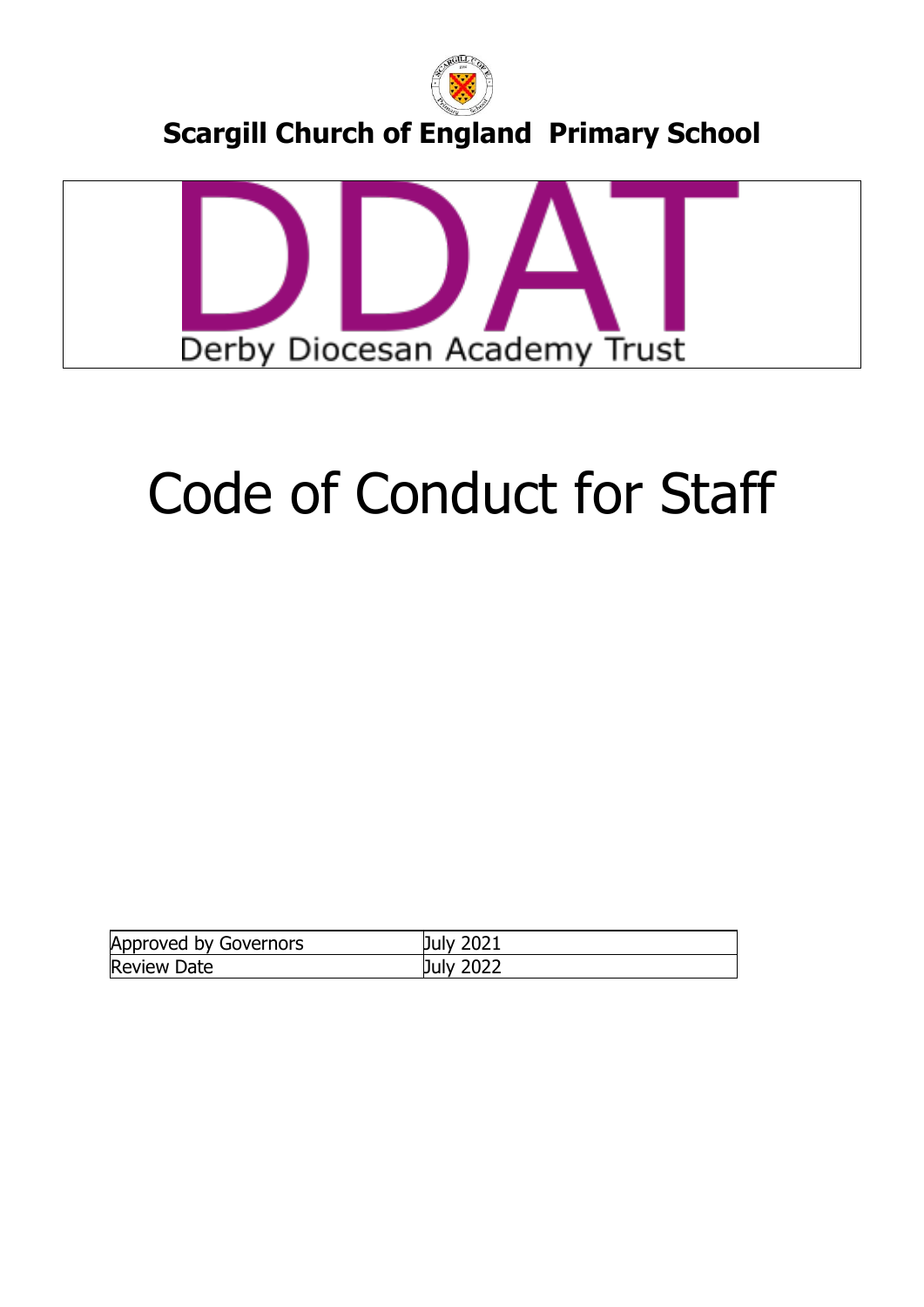

# **Code of Conduct for Staff Employed in DDAT Schools**

# **1.0 Purpose**

The people of Derbyshire are entitled to expect high standards of conduct from all employees of DDAT, including those who work in schools. This code of conduct has been drawn up by the Trust, it outlines the rules that apply to staff employed in schools and provides guidance to help keep to them. Individual schools may have additional rules and these will be brought to the attention of all employees. The code sets out the minimum standards that are expected of employees and provides a framework that will help to prevent misunderstandings or criticism.

# **2.0 Roles and Responsibilities**

**Local Governing body:** The Local Governing Body has a general role in ensuring that appropriate standards of conduct are established and maintained. Members of the governing body may also be involved in dealing with specific declarations made by employees under the code.

**Executive Headteacher:** The Executive Headteacher is responsible for ensuring that staff are made aware of the Code of Conduct as part of their induction programme. They will also consider declarations made by the employees under the code and will ensure appropriate action is taken to deal with any alleged breaches.

**Employees:** All staff employed at DDAT schools are required to keep to the standards of this code and carry out their duties honestly and fairly. Failure to do so is a serious matter and could result in disciplinary action including dismissal. Staff should therefore read the document carefully and if they have any queries contact their immediate line manager or Executive Headteacher.

# **3.0 Policy statement**

Derby Diocesan Academy Trust (DDAT) endorses the Seven Principles of Public Life proposed by the Committee on Standards in Public Life chaired by Lord Nolan. These are:

# **Selflessness**

People who work for the public should take decisions by thinking only of the public interest. They should not do so in order to gain any benefits for themselves, their family or their friends.

# **Integrity**

People who work for the public should not put themselves under any financial or other obligation to any outside person or organisation that might influence them in carrying out their official duties.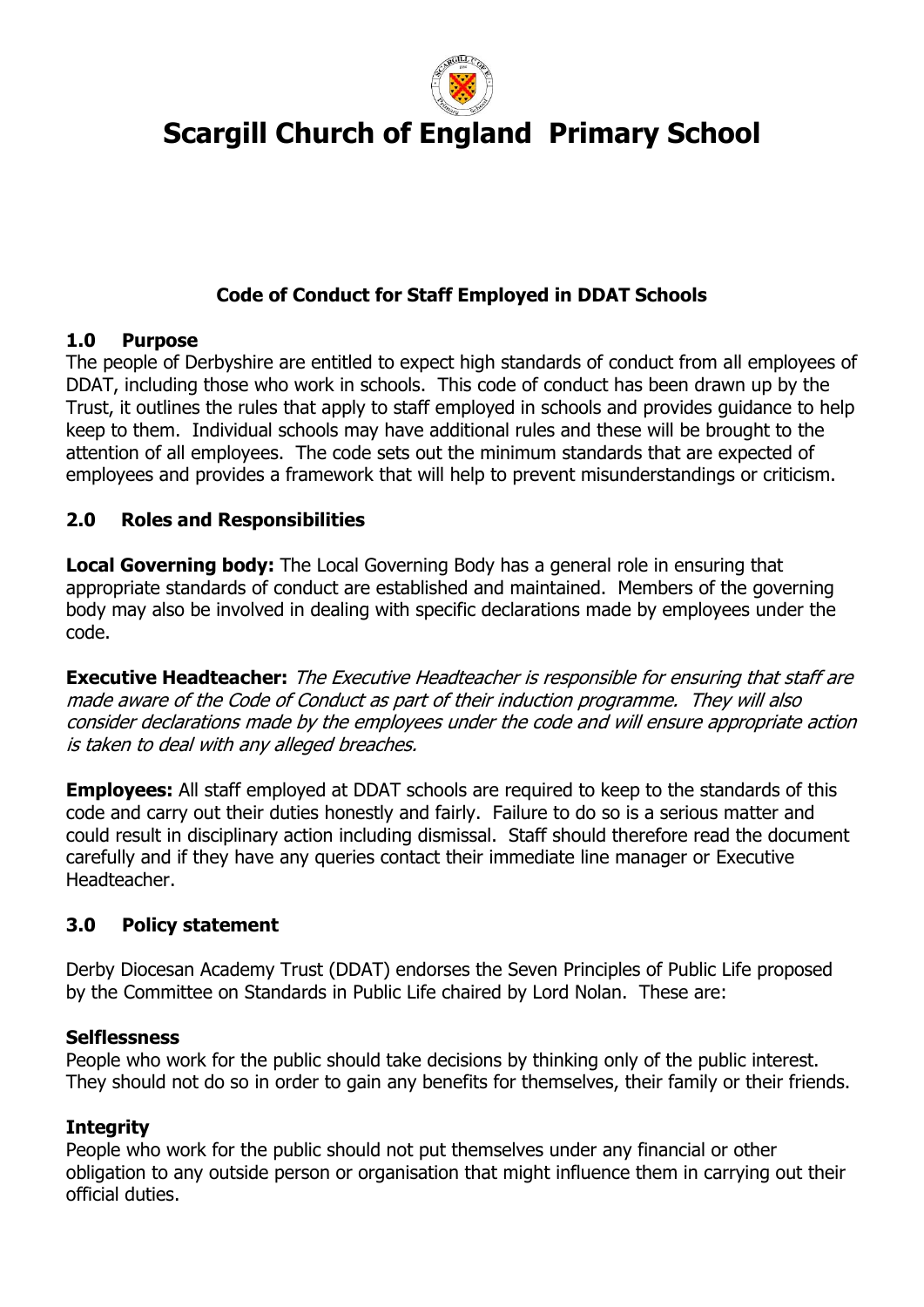

### **Objectivity**

In carrying out public duties, including making public appointments, awarding contracts, or recommending individuals for rewards or benefits, choices should only be made on merit.

#### **Accountability**

Those working for the public must answer for their decisions and actions to the public and be open to whatever questioning is appropriate to their job.

#### **Openness**

People who work for the public should be as open as possible about and give reasons for decisions and actions they take. They should restrict information only when the wider public interest clearly requires this.

#### **Honesty**

Those working for the public have a duty to declare any private interests to do with their public duties. They must resolve any possible conflicts of interest in a way which protects the public interest.

#### **Leadership**

People who work for the public should promote and support these principles by leadership and example.

DDAT and the Local Governing Bodies of all Academies also expect employees to operate in accordance with the codes of conduct provided by their relevant professional body.

# **4.0 Standards**

All employees are expected to give the highest possible standard of service and to carry out their duties honestly, fairly and in line with the distinct Christian ethos of all DDAT schools.

All employees must report to their Executive Headteacher, or in the case of an allegation against the Executive Headteacher the chair of governors, anything illegal, improper or a breach of procedure. Employees will be not be penalised for doing this as long as they act in good faith. The Executive Headteacher or chair of governors must record, investigate and take appropriate action on such reports.

It is not enough for people working for the public to avoid doing wrong. All employees should avoid anything which could give the impression or appearance of doing wrong.

# **5.0 Safeguarding welfare of children and young people**

All staff are required to work within the 'Guidance for Safer Working for Adults who work with Children and Young People' provided by the DfE, Keeping Children Safe in Education" (2018), which is the statutory guidance for Schools and Colleges. The guidance is available via the following link:

[https://www.gov.uk/government/uploads/system/uploads/attachment\\_data/file/550511/Keepin](https://www.gov.uk/government/uploads/system/uploads/attachment_data/file/550511/Keeping_children_safe_in_education.pdf) [g\\_children\\_safe\\_in\\_education.pdf](https://www.gov.uk/government/uploads/system/uploads/attachment_data/file/550511/Keeping_children_safe_in_education.pdf)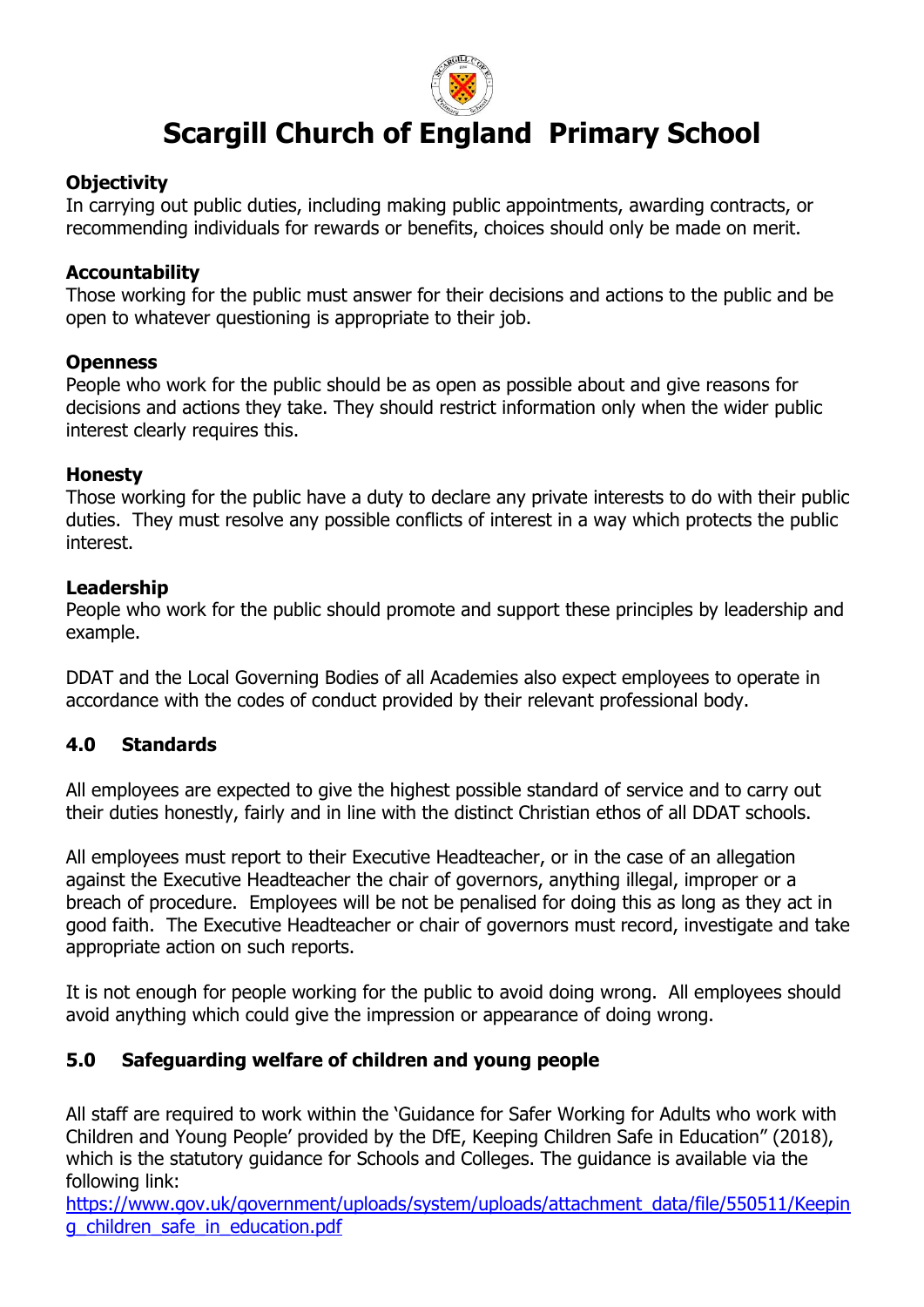

and any additional guidance provided by the school. This aims to safeguard children and young people and reduce the risk of staff and other adults in schools being falsely accused of improper or unprofessional conduct.

Staff receiving information about allegations of child abuse should report such information to the Executive Headteacher as DSP, as set out in the school's Child Protection Policy. If the allegations are against the Executive Headteacher, the information should be reported to the chair of governors in accordance with the school's Procedure for Dealing with Allegations of Abuse Made Against Staff, Volunteers and Agency Workers.

# **6.0 Disclosure of information**

The law requires that certain types of information must be open to councillors, governors, auditors, government departments, service users and the public. An employee should always check first with the Executive Headteacher if they are in any doubt as to whether the particular information should be released. The Executive Headteacher may seek advice from the Trust.

Employees must not use any information they get in the course of their employment for personal gain or benefit. They must not pass information on to others who might use it for their own gain.

Employees must only give confidential information or documents to those who have a legitimate right to them. They can only give information stored on computer systems in accordance with the requirements of the Data Protection Act 1998, as described in Annex A.

Employees other than the Executive Headteacher should not make statements directly to the press or other media without first obtaining the approval of the Executive Headteacher, except in the case of trade union representatives who are communicating with the media in that role. The Executive Headteacher should consult with the chair of governors before making statements to the press or other media on major policy issues.

# **7.0 Political neutrality**

Employees serve their governing body as a whole and must treat all governors equally and make sure that their individual rights are respected.

Employees must not allow their own political opinions to interfere with their work.

Employees may not display political posters, including election material, in areas of school premises or other DDAT buildings which the public has access to. Trade union representatives may display trade union/association views on current issues on the appropriate authorised notice boards within the school.

Where political views are brought to the attention of pupils within the school or during extracurricular activities they should be in the form of a balanced presentation of opposing views.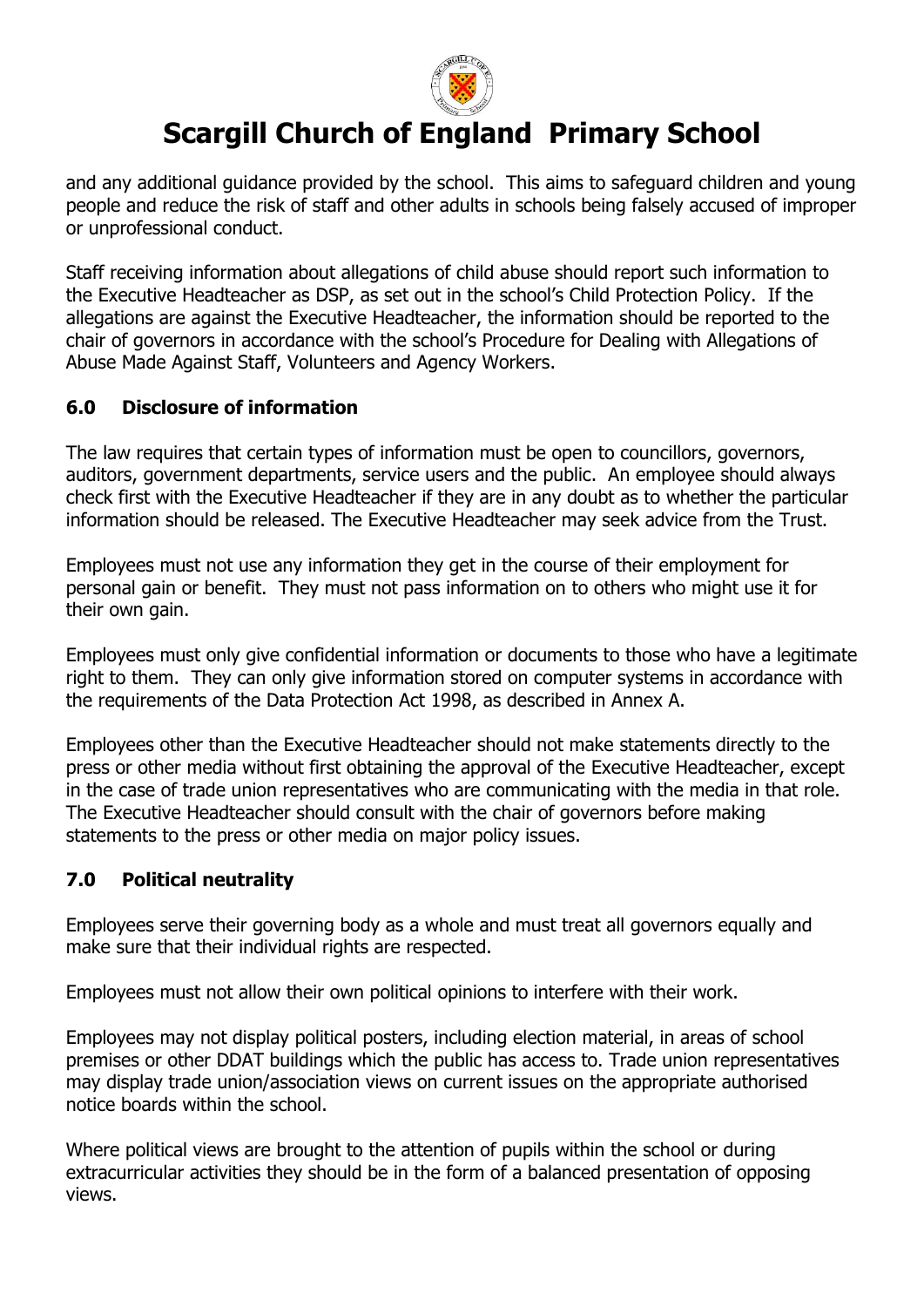

#### **8.0 Relationships**

**With governors:** Mutual respect between employees and governors is essential to good school governance. An employee who believes that a governor has acted improperly towards them may report the matter to their Executive Headteacher who will take appropriate action.

**With the local community and service users:** Employees are expected to be polite, efficient, fair and impartial when they provide services to all groups and individuals within the community they serve.

**With contractors and suppliers:** All relationships of a business or personal nature outside work with external contractors or suppliers must be declared to the Executive Headteacher at the earliest opportunity. Orders and contracts must be awarded on merit and no special favour should be shown to anyone.

#### **9.0 Recruitment and other employment matters**

Employees involved in appointing people to posts should ensure that they follow the Trust's Safer Recruitment Policy.

In order to avoid any possible accusation of bias, employees must not be involved in any appointment where they are related to or have a close personal relationship outside work with the person applying. Staff shall disclose to the Executive Headteacher any relationship with any person who they know is an applicant for a post at the school.

Employees should not be involved in, or try to influence, decisions relating to discipline, promotion or pay for any employee who is a relative or with whom they have a close personal relationship outside work.

# **10.0 Commitments outside work**

Employees' off-duty hours are their private concern as long as they do not:

- **•** Put their private interests before their duty to the school or local Trust;
- Put themselves in a position where their duty and private interests conflict or could appear to conflict; or
- Do anything which could adversely affect their suitability to carry out their duties or the reputation of the school or Trust.

Teaching staff or support staff graded above Scale 6 (or its equivalent) may not carry out any other business or take up any additional employment without the permission of the governing body. Employees should complete the appropriate form and submit it to the Executive Headteacher. The governing body will not unreasonably prevent you carrying out other employment. However this employment must not, in the view of the governing body, conflict with its interests and specific conditions may be laid down. The following conditions apply to all commitments outside work: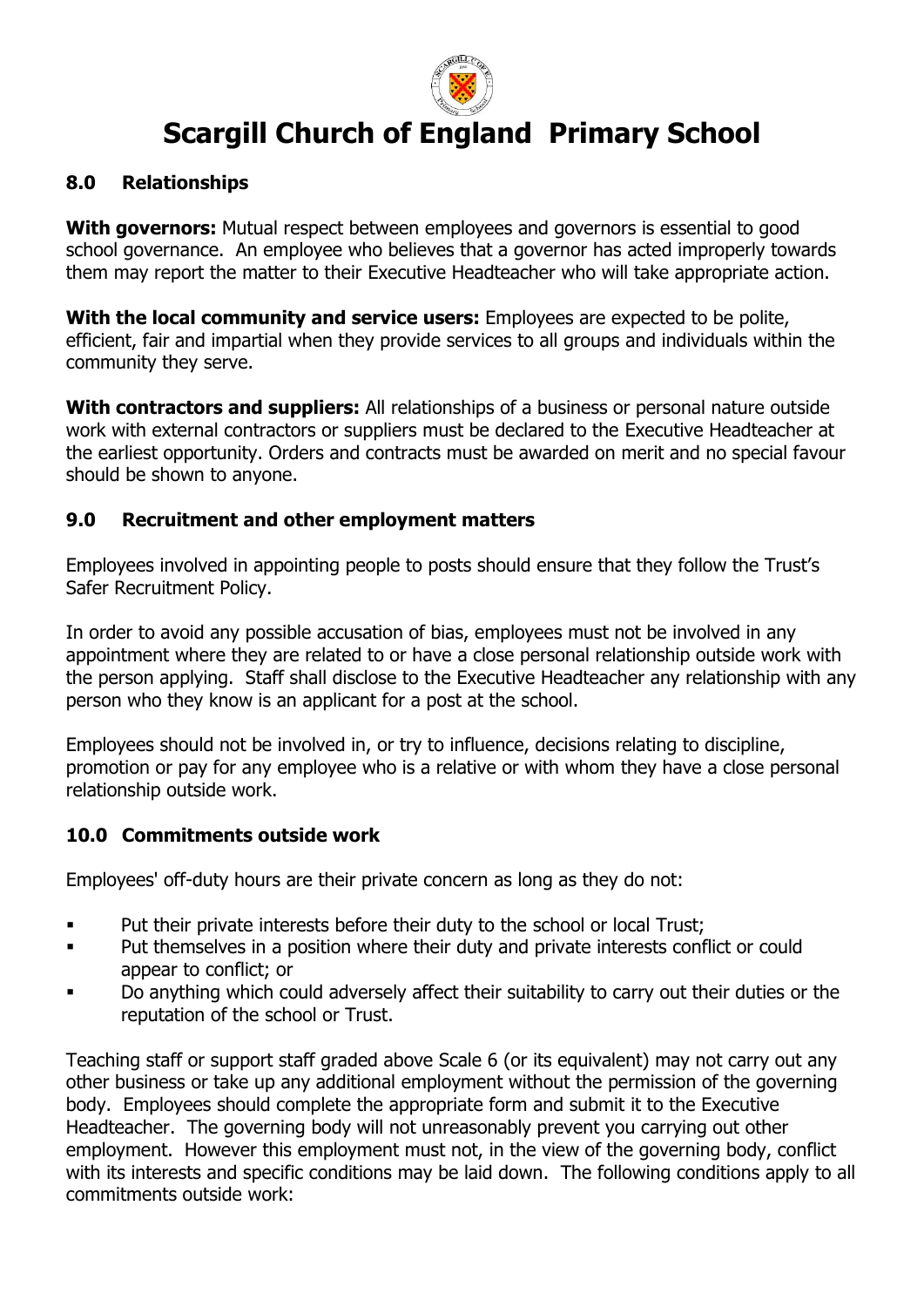

- **Employees must not carry out private work (whether paid or unpaid) relating to the** school or Trust without permission from the Executive Headteacher;
- Employees must not carry out any work related to a private interest (including taking or making telephone calls) during normal working hours;
- An employee must not use the school's facilities or equipment or confidential information; and
- All approvals will be reviewed and may be withdrawn if thought necessary.

Some staff, particularly teachers, may wish to use their professional expertise to do other work, for example examination marking or private tuition. It is recognised that this can be of value to the school. The governing body will not normally prevent employees from undertaking additional employment if it is satisfied that it does not conflict with the interests of or weaken public confidence in the school or Trust.

The provisions of this section are not intended to apply to trade union officers engaged in legitimate trade union duties and activities.

# **11.0 Personal interests**

Employees must declare to the Executive Headteacher on the appropriate form, any financial or non-financial interests that could conflict with the school's or local Trust's interests.

Section 117 of the Local Government Act 1972 requires employees to make a formal declaration about any contract with the school or local authority where they have a financial interest, as set out in Annex B. Employees should complete the appropriate form and send this to the Executive Headteacher. Failure to comply with this is a criminal offence.

Employees must not be involved in decisions about matters in which they have a personal interest.

Employees must declare membership of any organisation that is not open to the public, does not have formal membership and has secrecy about rules, membership or conduct. A definition of such an organisation is provided in Annex C. Employees should complete the appropriate form and send it to the Executive Headteacher or, in the case of the Executive Headteacher to the chair of governors.

# **12.0 Equality**

All members of the local community and employees have a right to be treated fairly and equally. Employees must follow the governing body's policies on equal opportunities.

# **13.0 Tendering procedures**

Employees involved in the tendering process or dealing with contractors should make sure that they know the separate roles of client and contractor. A summary of key legal conditions is provided in annex D.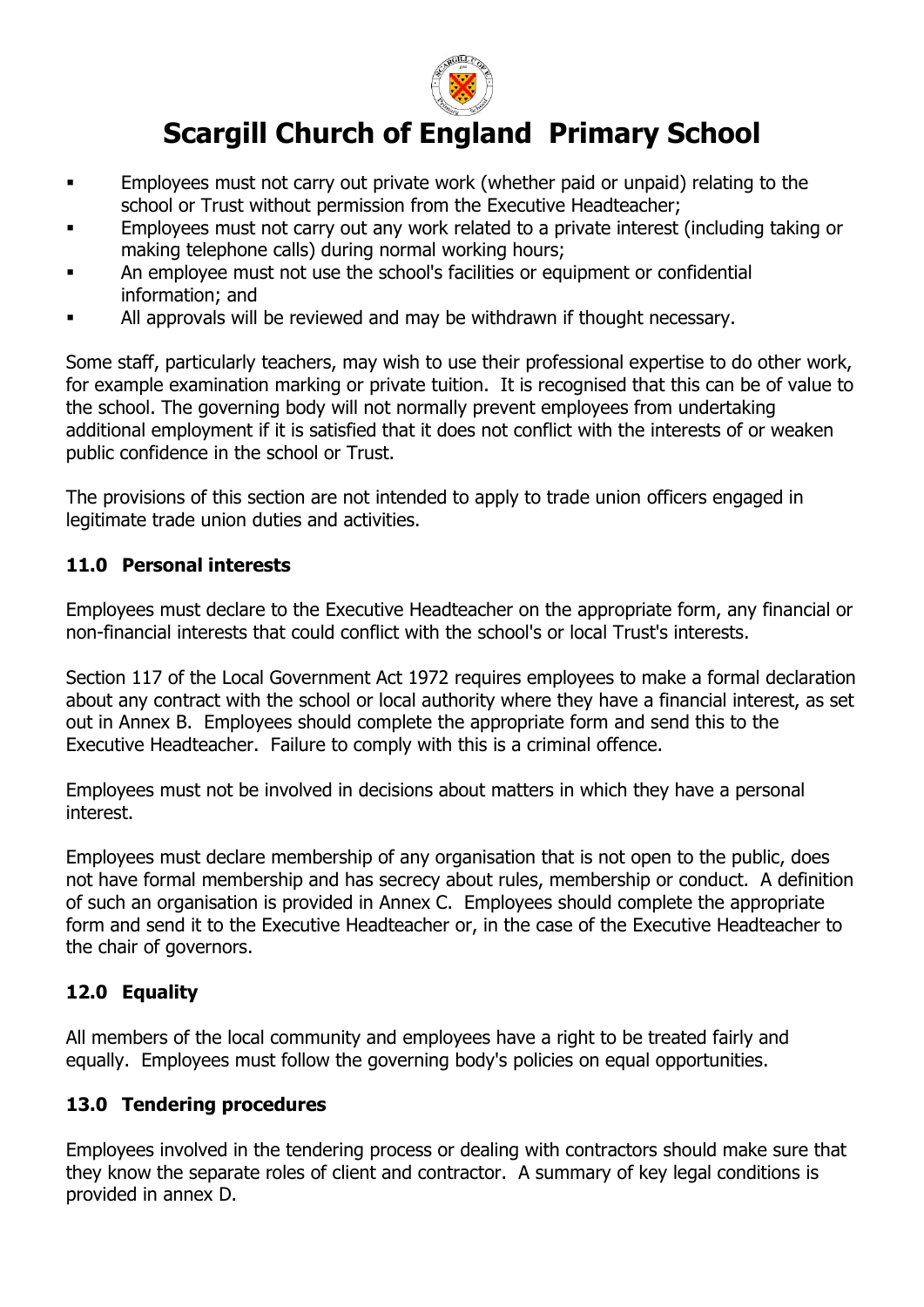

Employees must deal fairly and impartially with all customers, suppliers and other contractors and sub-contactors.

Employees who access to confidential information on tenders or costs relating to contractors must not give that information to any unauthorised person or organisation.

# **13.0 Corruption**

It is a serious criminal offence under the Prevention of Corruption Acts for employees to corruptly receive or give any gift, loan, fee, reward or advantage or to show favour or disfavour to any person. If an allegation is made it is for the employee to prove that any rewards have not been corruptly gained or given. A summary of the legal provisions appears in Annex E.

#### **14.0 Use of financial resources**

Employees involved in financial activities and transactions must follow the school's financial regulations and guidance and Academies Financial Handbook.

They must use public funds in a responsible and legal way, try to make sure that the school provides value for money to the local community and avoid legal challenges to the school or Trust.

# **15.0 Gifts and other benefits**

The offer of gifts or benefits in kind to employees (or their partners or family members) arising from their official duties could cause conflict between their private and public interests.

Unless the exceptions below apply, employees should refuse any personal gift offered to them, their partner or family member by any person or organisation who has dealings with the school or Trust. Employees must declare any offer on the appropriate form and say what action they have taken. This should be given to the Executive Headteacher or the chair of governors if the offer is to the Executive Headteacher. The exceptions are:

- Gifts made at the end of a courtesy visit to an organisation that are of a promotional nature and of a kind normally given by the organisation;
- Gifts of token value such as diaries, calendars and pens; or
- Gifts of token value given by pupils or parents at Christmas or at the end of term.

As offering gifts is a common practice in the business world particularly at Christmas time, they should be refused politely. If, for example, a gift is simply delivered to an employee's place of work, there may be a problem returning it, in which case, it should be immediately reported to the Executive Headteacher or chair of governors who will decide on the appropriate action.

Employees who have a caring role or who provide a direct personal service may come across special problems. For example, parents may wish to say thank you by offering gifts or money. This needs to be handled tactfully. Employees should refuse gifts politely and explain why they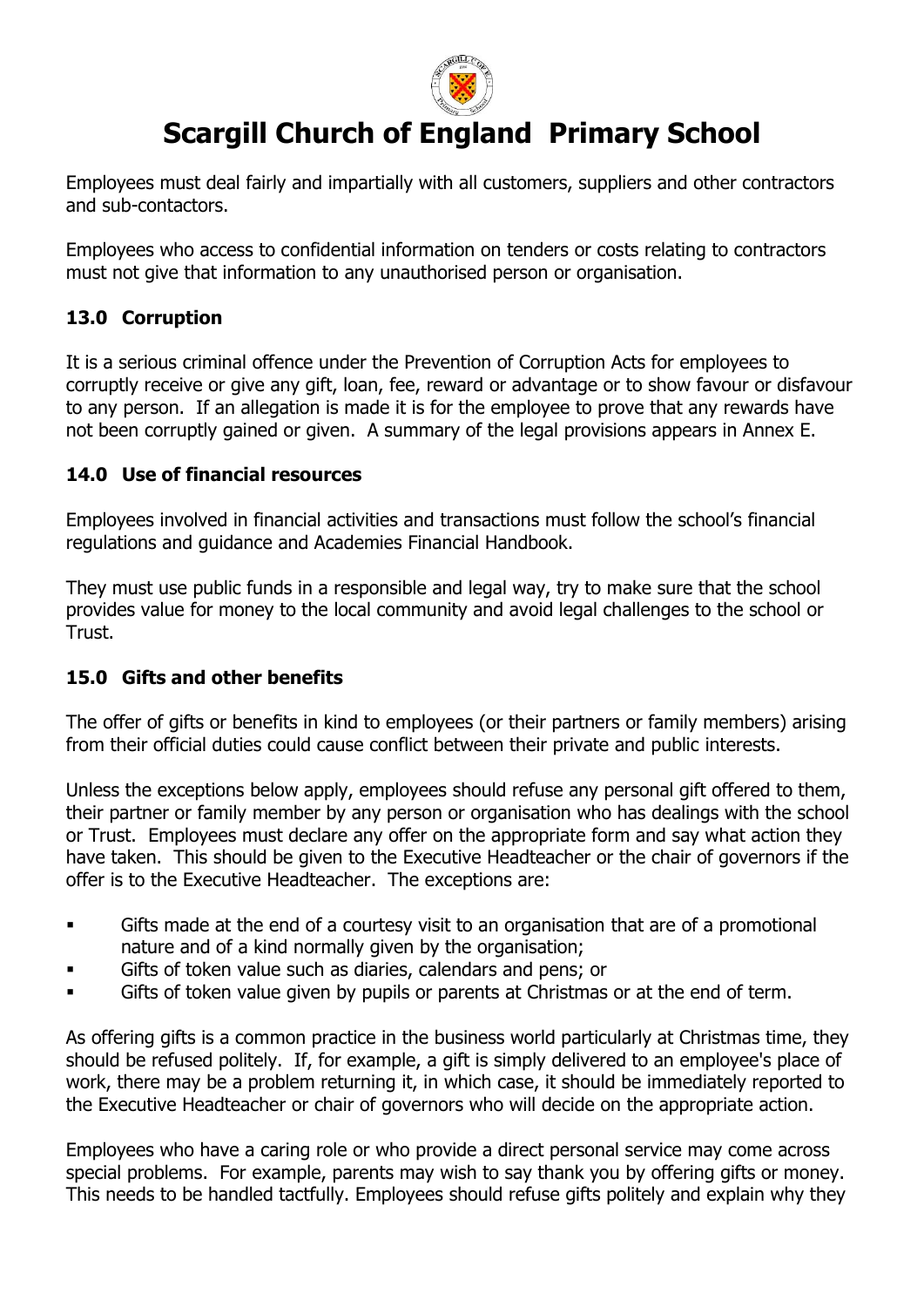

cannot accept them. Where it has not been possible to return a gift, this must be reported immediately to the Executive Headteacher who will give more guidance.

# **16.0 Hospitality**

A modest amount of entertainment is a normal part of public life but it is important not to risk undermining public confidence or allow it to appear that it may improperly influence the way employees carry out their duties.

Employees must be particularly careful if they are offered hospitality by someone who wants to do business with or obtain a decision from the school or Trust. It is important to avoid any suggestion of improper influence. Employees should accept an offer of hospitality only if they genuinely need to go to an event to receive or give information, represent the school in the community or make prior visits to check arrangements, particularly in relation to health and safety (for commercially organised visits, journeys or activities involving pupils). They should only accept offers to attend purely social or sporting occasions if these are part of the life of the community or the school should be seen to be represented.

If hospitality has to be declined, this should be done politely with an explanation of the rules on hospitality.

Employees should use the appropriate form to notify all offers of hospitality to the Executive Headteacher or to the chair of governors if the offer is made to the Executive Headteacher. This is not required if the hospitality is of token value, for example a single drink.

# **17.0 Sponsorship**

The above rules relating to gifts and hospitality also apply where an outside organisation wishes to sponsor or is approached to sponsor a school activity. This may be by invitation, tender, negotiation or voluntarily. Employees should be particular careful when dealing with current or potential contractors.

Any employee who, or whose partner or family member, would directly benefit from sponsorship of an activity by the school, must declare this on the appropriate form and send it to the Executive Headteacher or the chair of governors in the case of the Executive Headteacher.

Employees must give impartial advice and avoid any conflict of interest where the school gives support in the community through sponsorship, grant aid or financial or other means.

#### **18.0 Retention and access to declarations**

Declarations made on appropriate forms are subject to the retention periods and access categories set out below:

| Declaration       | <b>Retention</b>       | <b>Access</b> |
|-------------------|------------------------|---------------|
| Relationship with | Kept for 3 years after | Public access |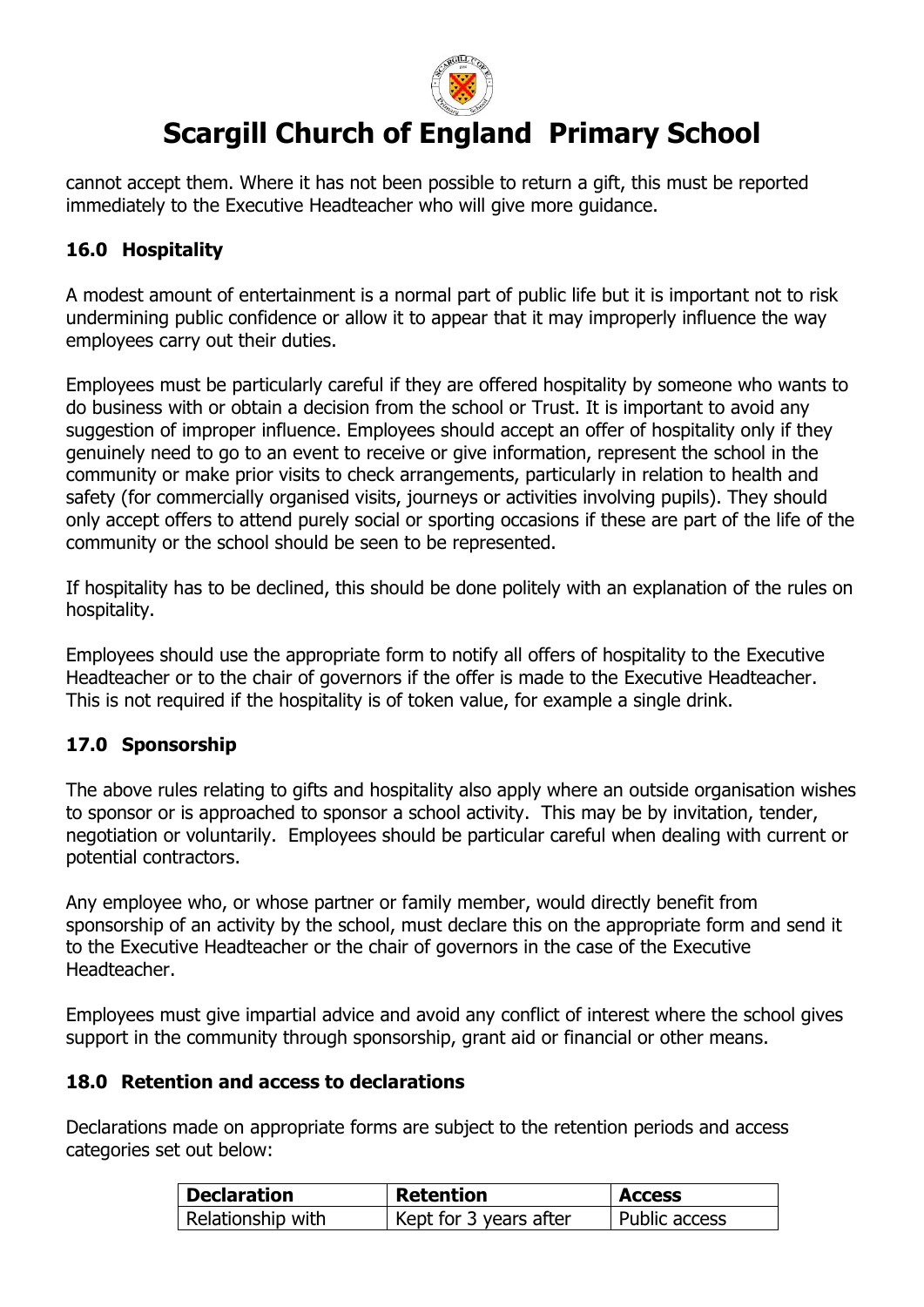

| external contractor or<br>supplier                    | end of employment                           |                                                      |
|-------------------------------------------------------|---------------------------------------------|------------------------------------------------------|
| Relationship with<br>candidate for<br>employment      | Kept for 3 years                            | Internal access                                      |
| Approval for outside<br>interests                     | Kept for 3 years after<br>end of employment | Internal access                                      |
| Declaration of personal<br>interests                  | Kept for 3 years after<br>end of employment | Internal access                                      |
| Financial interest in<br>contract                     | Kept indefinitely                           | <b>Public access</b>                                 |
| Membership of secret<br>societies or<br>organisations | Kept for 3 years after<br>end of employment | <b>Access controlled</b><br>by monitoring<br>officer |
| Offers of gifts                                       | Kept for 3 years                            | Internal access                                      |
| Offers of hospitality                                 | Kept for 3 years                            | Internal access                                      |

Public access is allowed in situations that can raise particular public concerns (since they relate to financial interests) and the public interest in being able to see that appropriate declarations are made and the extent to which employees have such relationships overrides the need to protect the personal privacy of employees.

Internal access by governors, Trust members, councillors, local authority officers or district audit concerns declarations that relate primarily to the personal interests of employee. This is to maintain a balance between public interest and privacy issues.

The Trust's monitoring officer (Academy Business Director) controls access to declarations of membership of secret societies or organisations. Membership of these organisations is not unlawful. Disclosure is required so that the school and Trust can satisfy themselves on matters of propriety that may arise in connection with such organisations. Access will only be provided where the monitoring officer is satisfied that there are reasonable grounds for access in connection with investigations of a complaint or other legitimate concerns.

# **19.0 Relationship with other policies and procedures**

**Disciplinary Procedure:** This procedure should be used to deal with an allegation against a member of staff that they have acted in breach of this Code of Conduct.

**Child Protection Policy:** This should be followed if an allegation concerns abuse of a child.

**Procedure for Dealing with Allegations of Abuse Made Against Staff, Volunteers and Agency Workers:** This should be followed if the it is alleged that a member of staff, volunteer or agency worker has abused a child.

# **20.0 Monitoring and review**

Feedback is encouraged from governing bodies and Executive Headteachers on the effectiveness of this code of conduct. It will be reviewed on an annual basis to ensure it is appropriate in light of recommended best practice and complies with employment law. In the